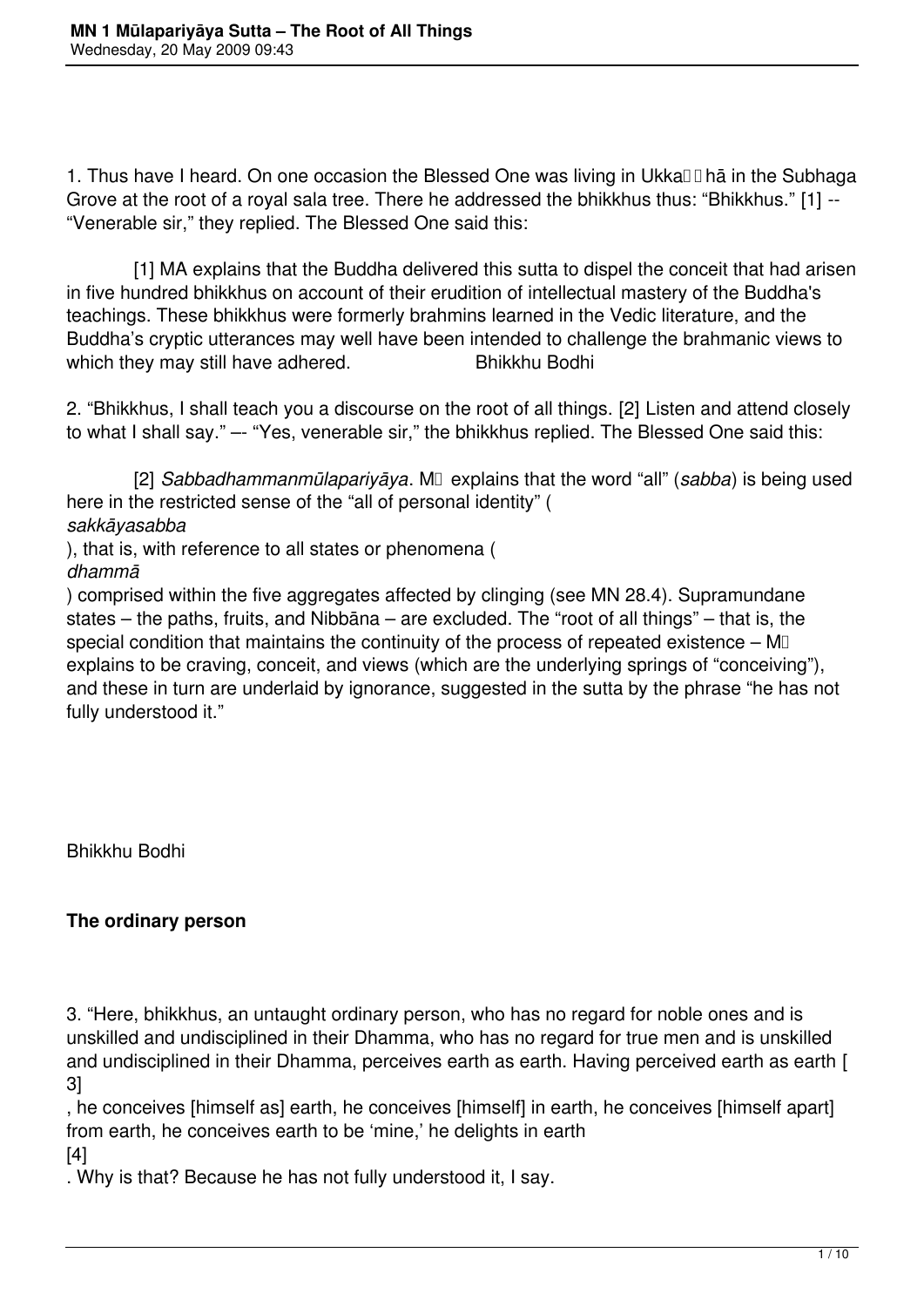[3] *Pa*[] havim pa] havito sañjānāti. Although perceiving "earth as earth" seems to suggest seeing the object as it really is, the aim of Buddhist insight meditation, the context makes it clear that the ordinary person's perception of "earth as earth" already introduces a slight distortion of the object, a distortion that will be blown up into full-fledged misinterpretation when the cognitive process enters the phase of "conceiving." MA explains that the ordinary person seizes upon the conventional expression "it is earth," and applying this to the object, perceives it through a "perversion of perception" ( *sañ ñāvipallāsa*

). The latter is a technical expression explained as perceiving the impermanent as permanent, the painful as pleasurable, what is not self as self, and what is foul as beautiful (AN 4:49/ii.52) Nm reads the ablative suffix –to of the Pali as signifying derivation and translates the phrase "From earth he has a percept of earth."

Bhikkhu Bodhi

```
[4] The Pali verb "conceives" (
```
## *maññati*

), from the root man, "to think," is often used in the Pali suttas to mean distortional thinking – thought that ascribes to its object characteristics and a significance derived not from the object itself, but from one's own subjective imaginings. The cognitive distortion introduced by conceiving consists, in brief, in the intrusion of the egocentric perspective into the experience already slightly distorted by spntaneous perception. According to the commentaries, the activity of conceiving is governed by three defilements, which account for the different ways it comes to manifestation – craving (

*taṇhā* ), conceit ( *māna* ), and views ( *di*∏h*i* 

).

MA paraphrases this text thus: "Having perceived earth with a perverted perception, the ordinary person afterwards conceives it – construes or discriminates it – through the gross proliferating tendencies (*papañca*) of craving, conceit, and views, which are here called 'conceivings.'…He apprehends it in diverse ways contrary [to reality]."

The four ways of conceiving (*maññanā*): The Buddha shows that the conceiving of any object may occur in any of four ways, expressed by the text as a fourfold linguistic pattern: accusative, locative, ablative, and appropriative. The primary significance of this modal pattern – enigmatic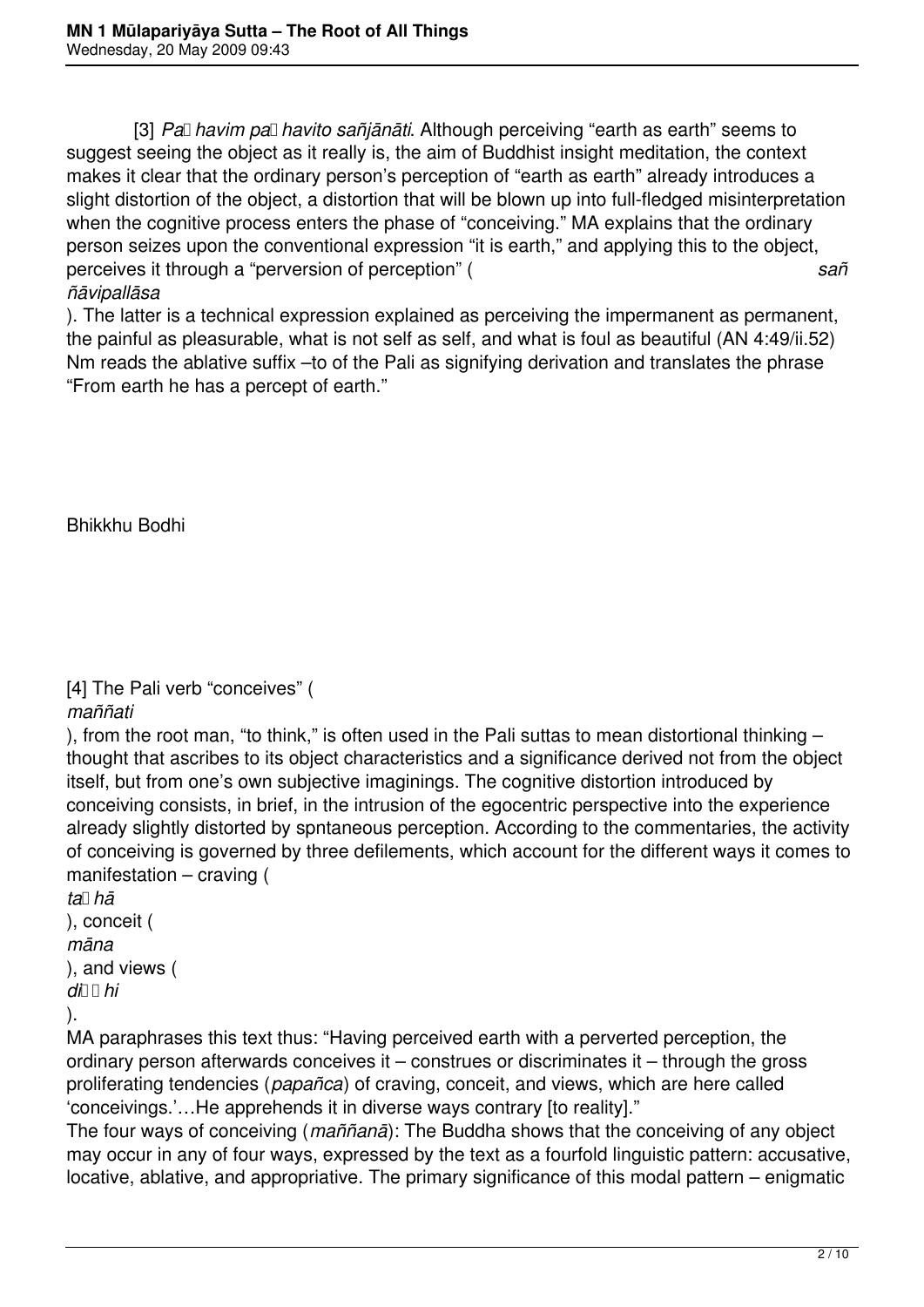in the Pali as well—seems to be ontological. I take the pattern to represent the diverse ways in which the ordinary person attempts to give positive being to his imagined sense of egohood by positing, below the threshold of reflection, a relationship between himself as the subject of cognition and the perceived phenomenon as its object. According to the fourfold pattern given, this relationship may be one either of direct identification ("he conceives X"), or of inherence ("he conceives in X"), or of contrast or derivation ("he conceives from X"), or of simple appropriation ("he conceives X to be 'mine'").

But care is needed in interpreting these phrases. The Pali does not supply any direct object for the second and third modes, and this suggests that the process at work in conceiving proceeds from a deeper and more general level that that involved in the forming of an explicit view of self, as described for example at MN 2.8 or MN 44.7 The activity of conceiving thus seems to comprise the entire range of subjectively tinged cognition from the impulses and thoughts in which the sense of personal identity is still inchoate to elaborate intellectual structures in which it has been fully explicated.

Ñm, however, understands the implicit object of conceiving to be the percept itself, and accordingly translates: "having had from earth a percept of earth, he conceives [that to be] earth, he conceives [that to be] in earth, he conceives [that to be apart] from earth," etc.

The fifth phrase, 'he delights in X," explicitly connects conceiving with craving, which is elsewhere said to "delight here and there." This, moreover, hints at the danger in the worldlin'g's thought processes, since craving is pointed to by the Buddha as the origin of suffering.

MA gives prolific examples illustrating all the different modes of conceiving, and these clearly establish that the intended object of conceiving is the misplaced sense of egoity. Bhikkhu Bodhi

4. "He perceives water as water. Having perceived water as water, he conceives [himself as] water, he conceives [himself] in water, he conceives [himself apart] from water, he conceives water to be 'mine,' he delights in water. Why is that? Because he has not fully understood it, I say.

5. "He perceives fire as fire. Having perceived fire as fire, he conceives [himself as] fire, he conceives [himself] in fire, he conceives [himself apart] from fire, he conceives fire to be 'mine,' he delights in fire. Why is that? Because he has not fully understood it, I say.

6. "He perceives air as air. Having perceived air as air, he conceives [himself as] air, he conceives [himself] in air, he conceives [himself apart] from air, he conceives air to be 'mine,' he delights in air. Why is that? Because he has not fully understood it, I say.

7. "He perceives beings as beings. Having perceived beings as beings, he conceives beings, he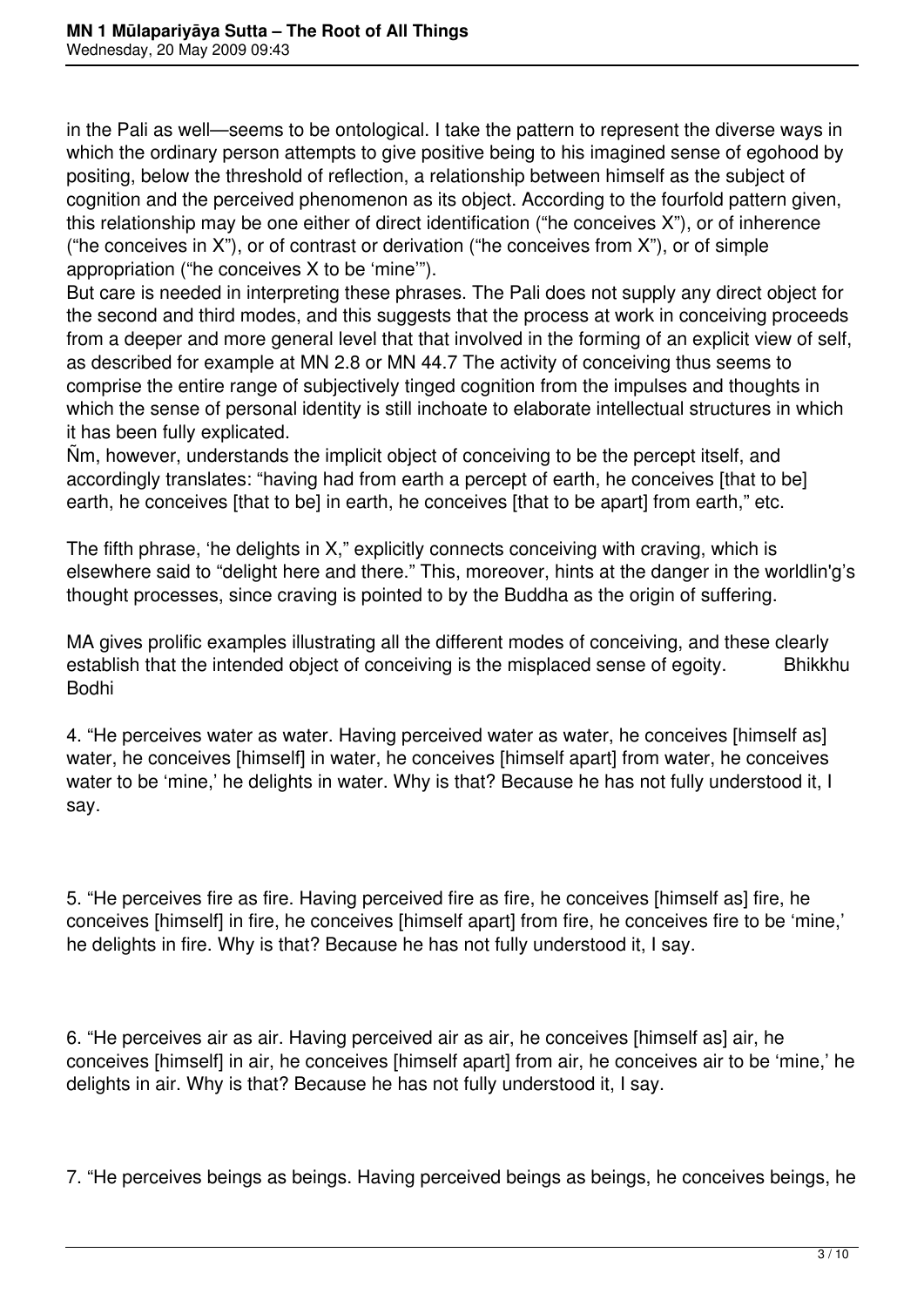conceives [himself] in beings, he conceives [himself apart] from beings, he conceives beings to be 'mine,' he delights in beings. Why is that? Because he has not fully understood it, I say.

8. "He perceives gods as gods. Having perceived gods as gods, he conceives gods, he conceives [himself] in gods, he conceives [himself apart] from gods, he conceives gods to be 'mine,' he delights in gods. Why is that? Because he has not fully understood it, I say.

9. "He perceives Pajapati as Pajapati. Having perceived Pajapati as Pajapati, he conceives Pajapati, he conceives [himself] in Pajapati, he conceives [himself apart] from Pajapati, he conceives Pajapati to be 'mine,' he delights in Pajapati. Why is that? Because he has not fully understood it, I say.

10. "He perceives Brahma as Brahma. Having perceived Brahma as Brahma, he conceives Brahma, he conceives [himself] in Brahma, he conceives [himself apart] from Brahma, he conceives Brahma to be 'mine,' he delights in Brahma. Why is that? Because he has not fully understood it, I say.

11. "He perceives the gods of Streaming Radiance as the gods of Streaming Radiance. Having perceived the gods of Streaming Radiance as the gods of Streaming Radiance, he conceives the gods of Streaming Radiance, he conceives [himself] in the gods of Streaming Radiance, he conceives [himself apart] from the gods of Streaming Radiance, he conceives the gods of Streaming Radiance to be 'mine,' he delights in the gods of Streaming Radiance. Why is that? Because he has not fully understood it, I say.

12. "He perceives the gods of Refulgent Glory as the gods of Refulgent Glory. Having perceived the gods of Refulgent Glory as the gods of Refulgent Glory, he conceives the gods of Refulgent Glory, he conceives [himself] in the gods of Refulgent Glory, he conceives [himself apart] from the gods of Refulgent Glory, he conceives the gods of Refulgent Glory to be 'mine,' he delights in the gods of Refulgent Glory. Why is that? Because he has not fully understood it, I say.

13. "He perceives the gods of Great Fruit as the gods of Great Fruit. Having perceived the gods of Great Fruit as the gods of Great Fruit, he conceives the gods of Great Fruit, he conceives [himself] in the gods of Great Fruit, he conceives [himself apart] from the gods of Great Fruit, he conceives the gods of Great Fruit to be 'mine,' he delights in the gods of Great Fruit. Why is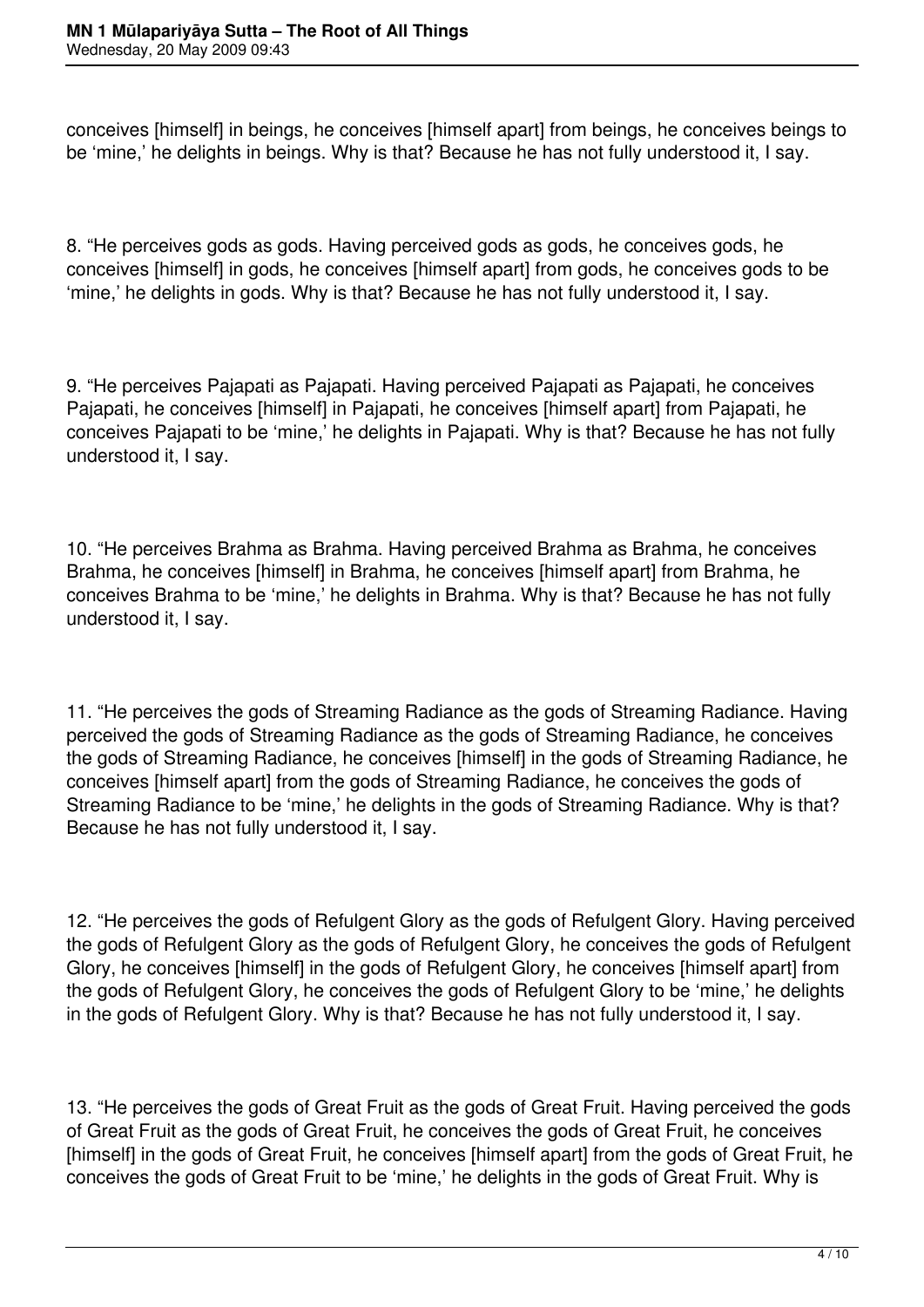that? Because he has not fully understood it, I say.

14. "He perceives the Overlord as the Overlord. Having perceived the Overlord as the Overlord, he conceives the Overlord, he conceives [himself] in the Overlord, he conceives [himself apart] from the Overlord, he conceives the Overlord to be 'mine,' he delights in the Overlord. Why is that? Because he has not fully understood it, I say.

15. "He perceives the base of infinite space as the base of infinite space. Having perceived the base of infinite space as the base of infinite space, he conceives [himself as] the base of infinite space, he conceives [himself] in the base of infinite space, he conceives [himself apart] from the base of infinite space, he conceives the base of infinite space to be 'mine,' he delights in the base of infinite space. Why is that? Because he has not fully understood it, I say.

16. "He perceives the base of infinite consciousness as the base of infinite consciousness. Having perceived the base of infinite consciousness as the base of infinite consciousness, he conceives [himself as] the base of infinite consciousness, he conceives [himself] in the base of infinite consciousness, he conceives [himself apart] from the base of infinite consciousness, he conceives the base of infinite consciousness to be 'mine,' he delights in the base of infinite consciousness. Why is that? Because he has not fully understood it, I say.

17. "He perceives the base of nothingness as the base of nothingness. Having perceived the base of nothingness as the base of nothingness, he conceives [himself as] the base of nothingness, he conceives [himself] in the base of nothingness, he conceives [himself apart] from the base of nothingness, he conceives the base of nothingness to be 'mine,' he delights in the base of nothingness. Why is that? Because he has not fully understood it, I say.

18. "He perceives the base of neither-perception-nor-non-perception as the base of neither-perception-nor-non-perception. Having perceived the base of neither-perception-nor-non-perception as the base of neither-perception-nor-non-perception, he conceives [himself as] the base of neither-perception-nor-non-perception, he conceives [himself] in the base of neither-perception-nor-non-perception, he conceives [himself apart] from the base of neither-perception-nor-non-perception, he conceives the base of neither-perception-nor-non-perception to be 'mine,' he delights in the base of neither-perception-nor-non-perception. Why is that? Because he has not fully understood it, I say.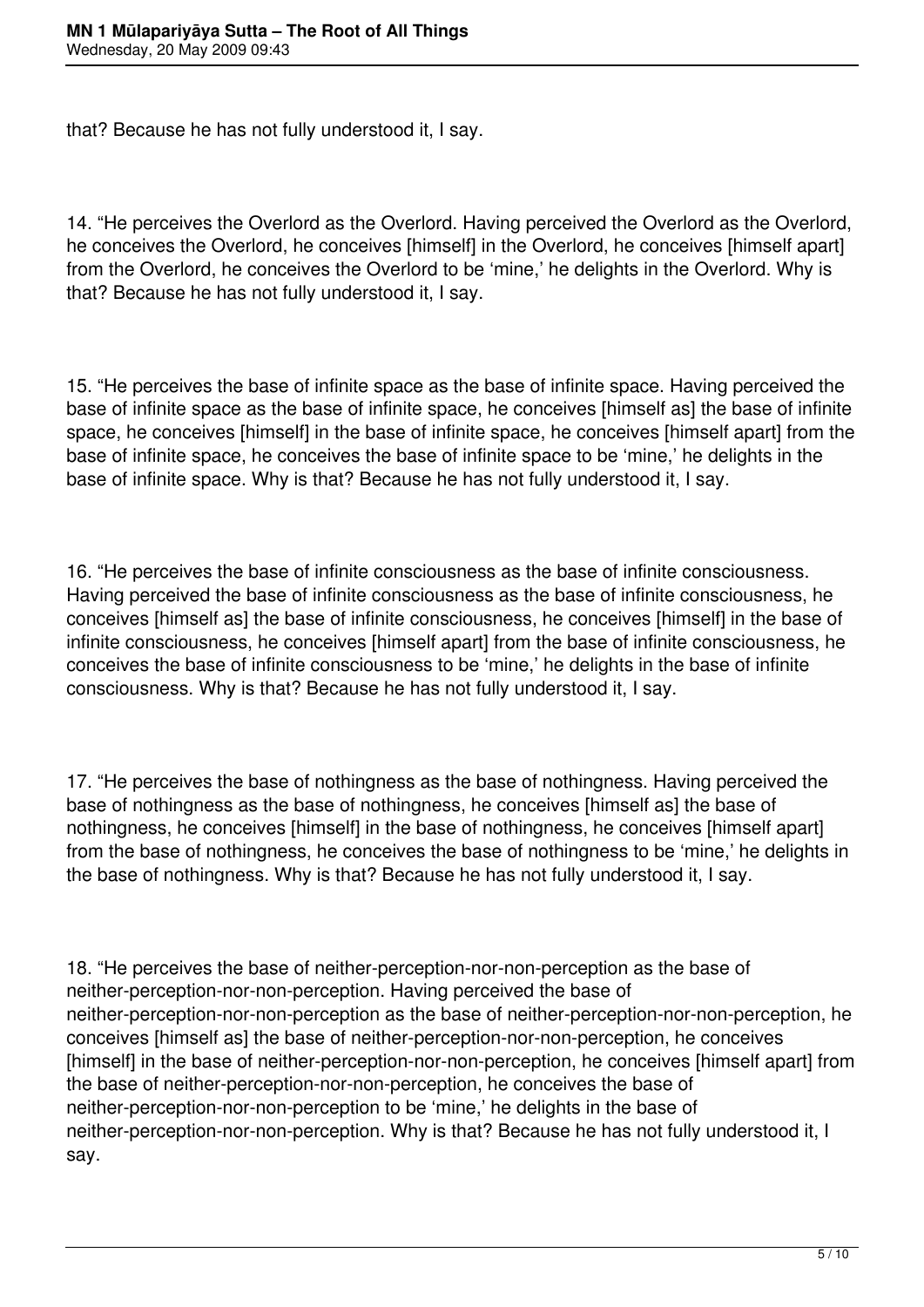19. "He perceives the seen as the seen. Having perceived the seen as the seen, he conceives [himself as] the seen, he conceives [himself] in the seen, he conceives [himself apart] from the seen, he conceives the seen to be 'mine,' he delights in the seen. Why is that? Because he has not fully understood it, I say.

20. "He perceives the heard as the heard. Having perceived the heard as the heard, he conceives [himself as] the heard, he conceives [himself] in the heard, he conceives [himself apart] from the heard, he conceives the heard to be 'mine,' he delights in the heard. Why is that? Because he has not fully understood it, I say.

21. "He perceives the sensed as the sensed. Having perceived the sensed as the sensed, he conceives [himself as] the sensed, he conceives [himself] in the sensed, he conceives [himself apart] from the sensed, he conceives the sensed to be 'mine,' he delights in the sensed. Why is that? Because he has not fully understood it, I say.

22. "He perceives the cognized as the cognized. Having perceived the cognized as the cognized, he conceives [himself as] the cognized, he conceives [himself] in the cognized, he conceives [himself apart] from the cognized, he conceives the cognized to be 'mine,' he delights in the cognized. Why is that? Because he has not fully understood it, I say.

23. "He perceives unity as unity. Having perceived unity as unity, he conceives [himself as] unity, he conceives [himself] in unity, he conceives [himself apart] from unity, he conceives unity to be 'mine,' he delights in unity. Why is that? Because he has not fully understood it, I say.

24. "He perceives diversity as diversity. Having perceived diversity as diversity, he conceives [himself as] diversity, he conceives [himself] in diversity, he conceives [himself apart] from diversity, he conceives diversity to be 'mine,' he delights in diversity. Why is that? Because he has not fully understood it, I say.

25. "He perceives all as all. Having perceived all as all, he conceives [himself as] all, he conceives [himself] in all, he conceives [himself apart] from all, he conceives all to be 'mine,' he delights in all. Why is that? Because he has not fully understood it, I say.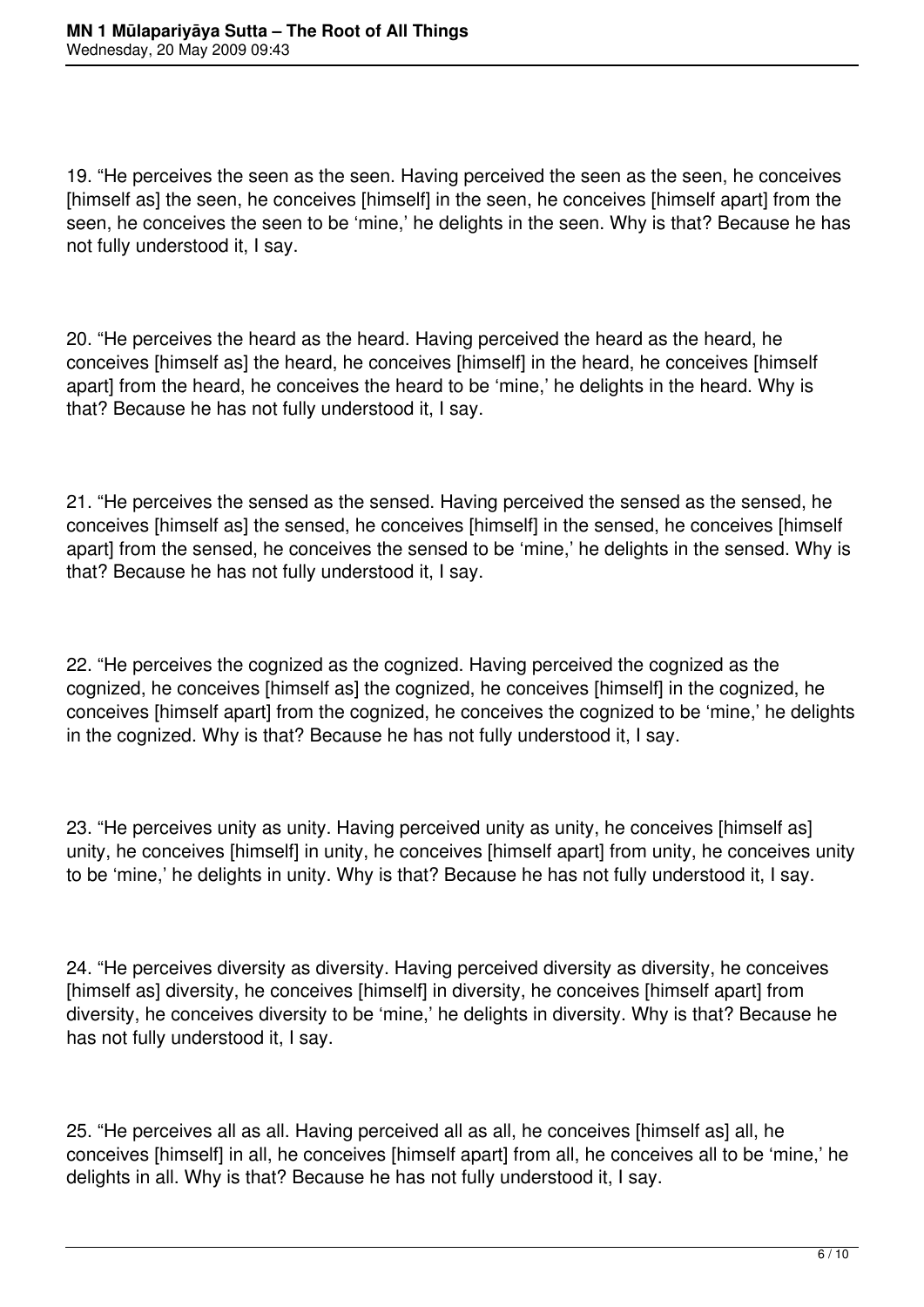26. "He perceives Nibbāna as Nibbāna. Having perceived Nibbāna as Nibbāna, he conceives [himself as] Nibbāna, he conceives [himself] in Nibbāna, he conceives [himself apart] from Nibbāna, he conceives Nibbāna to be 'mine,' he delights in Nibbāna. Why is that? Because he has not fully understood it, I say.

# **The disciple in higher training**

27. "Bhikkhus, a bhikkhu who is in higher training, whose mind has not yet reached the goal, and who is still aspiring to the supreme security from bondage, directly knows earth as earth. Having directly known earth as earth, he should not conceive [himself as] earth, he should not conceive [himself] in earth, he should not conceive [himself apart] from earth, he should not conceive earth to be 'mind,' he should not delight in earth. Why is that? Because he must fully understand it, I say.

28-49. "He directly knows water as water… He directly knows all as all…

50. "He directly knows Nibbāna as Nibbāna. Having directly known Nibbāna as Nibbāna, he should not conceive [himself as] Nibbāna, he should not conceive [himself] in Nibbāna, he should not conceive [himself apart] from Nibbāna, he should not conceive Nibbāna to be 'mine,' he should not delight in Nibbāna. Why is that? Because he must fully understand it, I say.

## **The Arahant – I**

51. "Bhikkhus, a bhikkhu who is an arahant with taints destroyed, who has lived the holy life, done what had to be done, laid down the burden, reached his own goal, destroyed the fetters of being, and is completely liberated through final knowledge, he too directly knows earth as earth. Having directly known earth as earth, he does not conceive [himself as] earth, he does not conceive [himself] in earth. he does not conceive [himself apart] from earth, he does not conceive earth to be 'mine,' he does not delight in earth. Why is that? Because he has fully understood it, I say.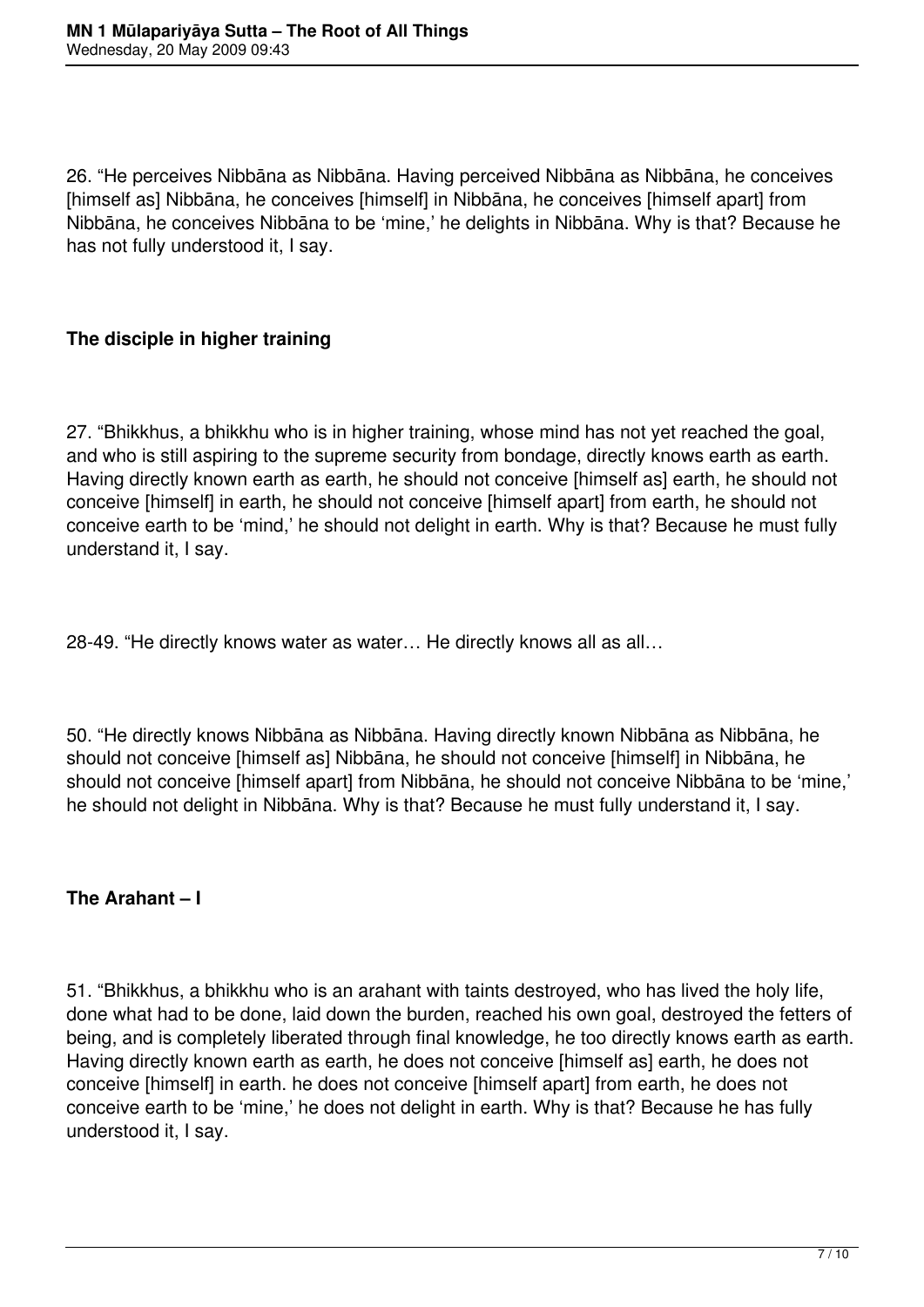52-74. "He too directly knows water as water…Nibbāna as Nibbāna…Why is that? Because he has fully understood it, I say.

## **The Arahant – II**

75. "Bhikkhus, a buhkkhu who is an arahant…completely liberated through final knowledge, he too directly knows earth as earth. Having directly known earth as earth, he does not conceive [himself as] earth, he does not conceive [himself] in earth, he does not conceive [himself apart] from earth, he does not conceive earth to be 'mine,' he does not delight in earth. Why is that? Because he is free from lust through the destruction of lust.

76-98. "He too directly knows water as water…Nibbāna as Nibbāna…Why is that? Because he is free from lust through the destruction of lust.

**The Arahant – III**

99. "Bhikkhus, a buhkkhu who is an arahant…completely liberated through final knowledge, he too directly knows earth as earth. Having directly known earth as earth, he does not conceive [himself as] earth, he does not conceive [himself] in earth, he does not conceive [himself apart] from earth, he does not conceive earth to be 'mine,' he does not delight in earth. Why is that? Because he is free from hate through the destruction of hate.

100-122. "He too directly knows water as water…Nibbāna as Nibbāna…Why is that? Because he is free from hate through the destruction of hate.

## **The Arahant – IV**

123. "Bhikkhus, a buhkkhu who is an arahant…completely liberated through final knowledge, he too directly knows earth as earth. Having directly known earth as earth, he does not conceive [himself as] earth, he does not conceive [himself] in earth, he does not conceive [himself apart]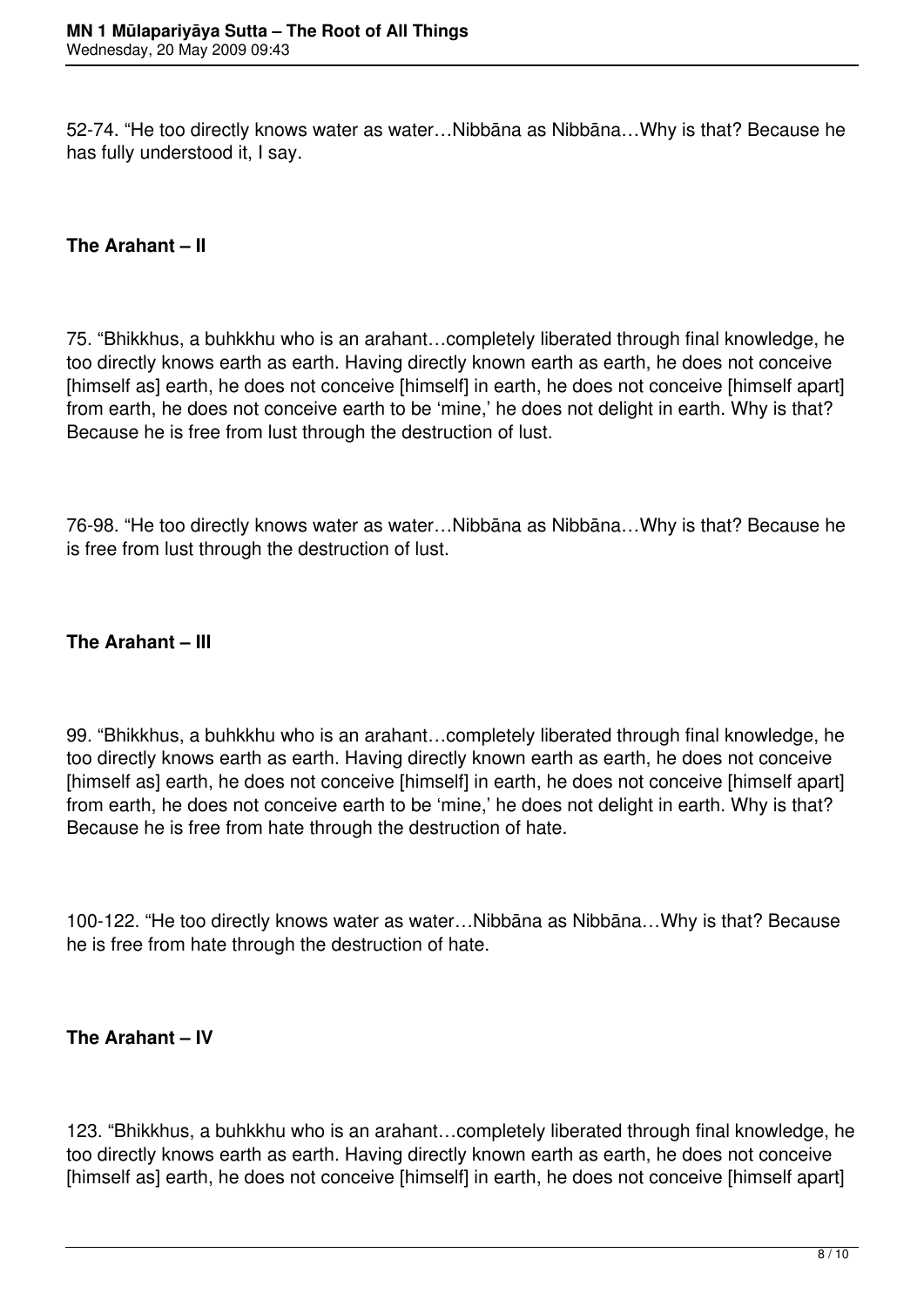from earth, he does not conceive earth to be 'mine,' he does not delight in earth. Why is that? Because he is free from hate through the destruction of hate.

124-146. "He too directly knows water as water…Nibbāna as Nibbāna…Why is that? Because he is free from hate through the destruction of hate.

# **The Tathāgata– I**

147. "Bhikkhus, the Tathāgata, too, accomplished and fully enlightened, directly knows earth as earth. Having directly known earth as earth, he does not conceive [himself as] earth, he does not conceive [himself] in earth, he does not conceive [himself apart] from earth, he does not conceive earth to be 'mine,' he does not delight in earth. Why is that? Because the Tathāgata has fully understood it to the end, I say.

148-170. "He too directly knows water as water…Nibbāna as Nibbāna…Why is that? Because the Tathāgata has fully understood it to the end, I say.

## **The Tathāgata– II**

171. "Bhikkhus, the Tathāgata, too, accomplished and fully enlightened, directly knows earth as earth. Having directly known earth as earth, he does not conceive [himself as] earth, he does not conceive [himself] in earth, he does not conceive [himself apart] from earth, he does not conceive earth to be 'mine,' he does not delight in earth. Why is that? Because he has understood that delight is the root of suffering, and that with being [as condition] there is birth, and that for whatever has come to be there is ageing and death. Therefore, bhikkhus, through the complete destruction, fading away, cessation, giving up, and relinquishing of cravings, the Tathāgata has awakened to supreme full enlightenment, I say.

172-194. "He too directly knows water as water…Nibbāna as Nibbāna…Why is that? Because he has understood that delight is the root of suffering, and that with being [as condition] there is birth, and that for whatever has come to be there is ageing and death. Therefore, bhikkhus, through the complete destruction, fading away, cessation, giving up, and relinquishing of